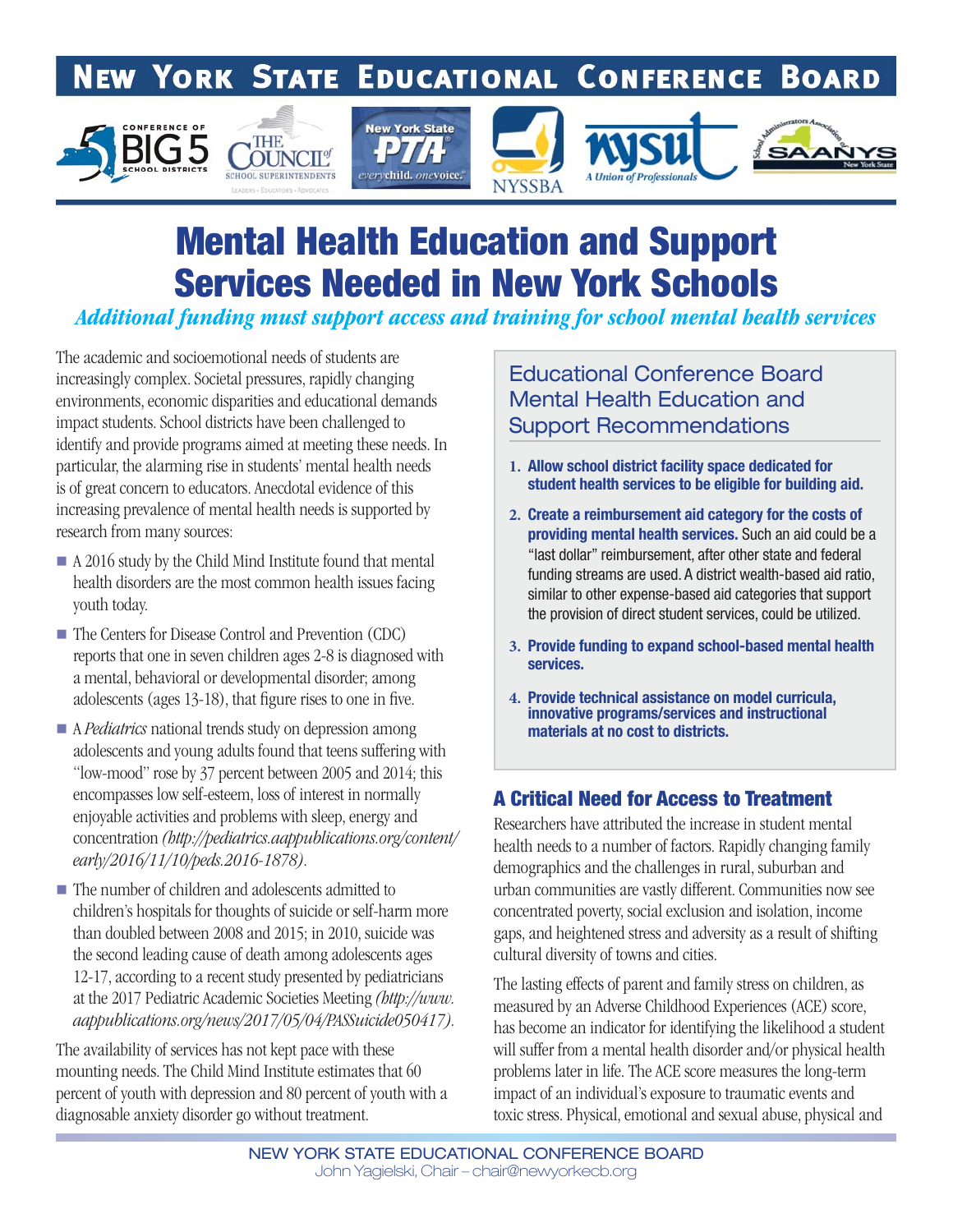emotional neglect, domestic violence, mental illness in the home, substance abuse, divorce and incarceration of a family member are all considered when determining an ACE score. The more traumatic the childhood, the higher the score.

### Impact on Schools

Some policymakers, state agencies and advocacy groups, including The Mental Health Association in New York State (MHANYS) and its affiliates, recognize that the alarming increase in childhood mental health challenges has a severe impact on New York's schools. The number of school-aged children in need of mental health support is outpacing the school staff's capabilities to appropriately identify, address and make referrals to licensed providers when needed. The mental health needs of students fall along a continuum. It will be important for practitioners to understand where students fall along that continuum to identify and provide appropriate services and programs.

Beyond some of the easily identifiable impacts on learning — from classroom disturbances, behavioral outbursts, demonstrations of self-harm or physical harm to others students with mental health needs have an impact on New York's school districts in less obvious ways. Chronic absenteeism, graduation rates, special education costs, out-of-school suspensions, counseling referrals and psychological evaluations all chronicle the growing body of evidence that supports the need for early detection and intervention of mental health disorders.

Nationally, 60 percent of high school students with mental health needs fail to graduate from high school. On average, one in every five youth, ages 12-17, has a mental health disorder diagnosis. In New York, that's more than 283,590 children in middle and high school. This doesn't take into account those students who exhibit symptoms of mental health challenges but go undiagnosed. New York's students are in desperate need of access to quality mental health resources. New York's educators are in desperate need of robust training that empowers them to facilitate help for students suffering with mental health issues.

The mental health crisis in schools is increasing quickly. However ,the policy and regulatory response has been piecemeal and lacks integration. Many of the regulations address a portion of the problem, but the state does not yet have a comprehensive approach to addressing the issue.

## Policy Initiatives

The Children's Mental Health Act of 2006 called on the commissioner of the State Education Department to work with the commissioner of the Office of Mental Health to "develop" guidelines for voluntary implementation by school districts to

# What is an Adverse Childhood Experience (ACE) score?

The ACE score (1-10) is a measure of the long-term impacts of an individual's exposure to traumatic events and toxic stress before age 18. The score is a guideline for determining the likelihood an individual will experience health consequences as an adult. Higher ACE scores have been linked to a increased risk of chronic diseases, as well as social and emotional problems in adulthood. These diagnoses include:

- **Alcoholism and Alcohol Abuse**
- **Illicit Drug Use**
- Early Initiation of Smoking
- **Smoking**
- **Early Initiation of Sexual Activity**
- **Multiple Sexual Partners**
- Sexually Transmitted Diseases (STDs)
- $-HIV$
- **Adolescent Pregnancy**
- Unintended Pregnancies
- Fetal Death
- Risk for Intimate Partner Violence
- **Depression**
- Suicide Attempts
- Health-Related Quality of Life



Liver Disease

Source: Centers for Disease Control and Prevention: About the CDC-Kaiser ACE Study, https://www.cdc.gov/violenceprevention/acestudy/about.html

incorporate social and emotional development into elementary and secondary education programs." From that collaborative work, which included a survey of New York state school districts' current practices, the New York State Board of Regents adopted the Guidelines and Resources for Social and Emotional Development and Learning (SEDL) in New York State in 2011.

The SEDL guidelines addressed the education of the"whole child" and provided standards to support National Association of School Psychologists' (NASP) Whole Child model. SEDL outlines the importance of a safe school environment and the ways school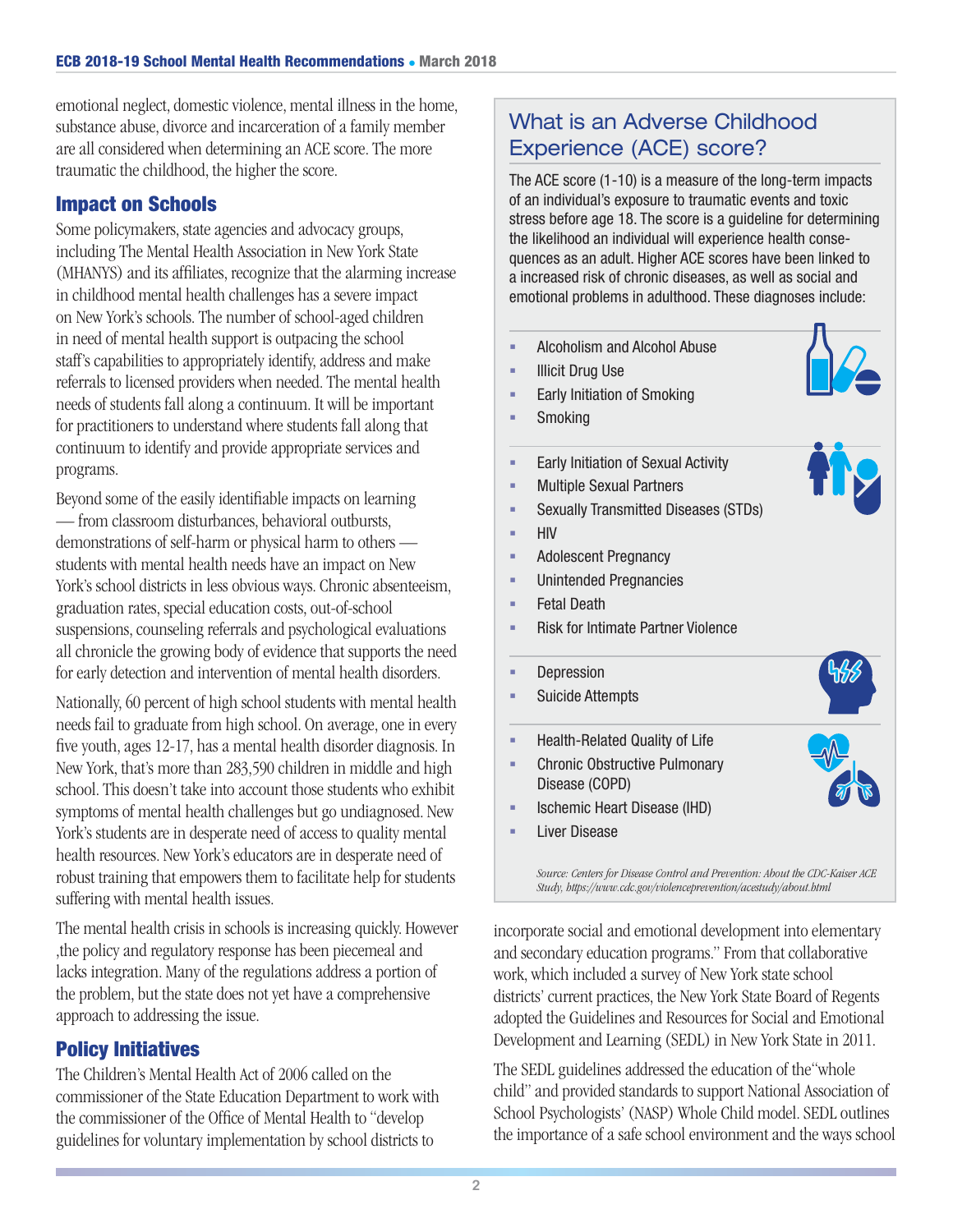climate impacts learning. However, implementation of these guidelines remains voluntary for school districts seven years later.

In 2012, The New York Times article, Trying to keep students mental health care out of the E.R., outlined a concerted effort by mental health professionals and the New York State Education Department to prevent students with significant mental

health issues from being referred to the emergency room. In the case of E.R. visits, doctors overwhelmingly released students and approved their return to school the next day. Administrators and mental health counselors were in agreement that the less traumatic response would be a sameday mental health evaluation handled by the school. But school officials in the story cited budget constraints and lack of resources as the primary reason for delayed treatment and intervention for students in need of mental health support services.

The Dignity for All Students Act (DASA) made prevention and intervention training on harassment, bullying and discrimination mandatory for all teachers and administrators beginning in 2012. Through state-required DASA professional development, school administrators and teachers are equipped with the tools to create and maintain positive school environments for all students.

In 2016, amendments to school emergency response planning requirements, known as the Safe Schools Against Violence in Education (SAVE) Act, made annual school

safety training for all staff a requirement. The annual training for crisis response teams now includes effectively respond to such student mental health crises as substance overdoses, suicide risks and prevention.

With the start of the 2018-19 school year, districts across New York will be required to teach students in all grades about mental health and wellness. This new mandate for school districts is the first of its kind, and is in direct response to a growing need for students and educators to recognize the signs of potential problems and reduce the stigma surrounding mental health issues.

Adding mental health and wellness as a component of the health curriculum is a start, but without proper training and resources, these efforts will fail to adequately prepare staff and students to reduce risk, manage mental health crises and mitigate the lasting

60% 40% An estimated 60% of youth with depression go without treatment 80% 20% An estimated 80% of youth with a diagnosable anxiety disorder go without treatment

Source: The Child Mind Institute, https://childmind. org/2015-childrens-mental-health-report/

negative impacts of untreated mental health disorders have on student success. This requirement, while being the first of its kind in the United States, equates to minimal instructional time at just a half-credit toward a student's overall high school career.

# Current Resources and Best Practices

The CDC's "whole school, whole community, whole child"

model keeps the healthy child at the center of education, with a school-wide approach to learning and health as a reflection of the child's local community. The model is a collaboration between schools, health providers and agencies, parents and communities, who share the same goal — to support the health and academic achievement of children and adolescents.

Guidance for New York school district leaders on developing school and mental health partnerships from the Office of Mental Health released in 2015 indicates the role of schools is evolving as the agency transitions children's behavioral health care into Medicaid managed care and eligible children are enrolled in Health Homes (https://www.omh.ny.gov/omhweb/ childservice/docs/school-based-mhservices.pdf p. 4).

Individual districts across the state have taken the lead on effective intervention and support for their students with mental health challenges. Some have found success when partnering with a local service provider, much like The Cohoes City School District and the Northern Rivers Family of Services. In New York City, there are currently more than 31 schoolbased mental health clinics serving students.

In Cohoes, Superintendent Jennifer Spring, Ed.D. has worked with her administrative team to transform into a trauma-sensitive school district, shifting from shaming to inclusion and fostering positive student-teacher connections. The district partnered with Northern Rivers Family of Services to open a school-based behavioral health center to provide counseling services to students and their families during the school day.

"Our students with significant mental health issues tend to miss school more regularly and are at greater risk of falling behind academically," explained Dr. Spring. "They're crippled by anxiety or depression, so if or when they do get help, they continue to miss a whole day of school to see a counselor in another town or city."